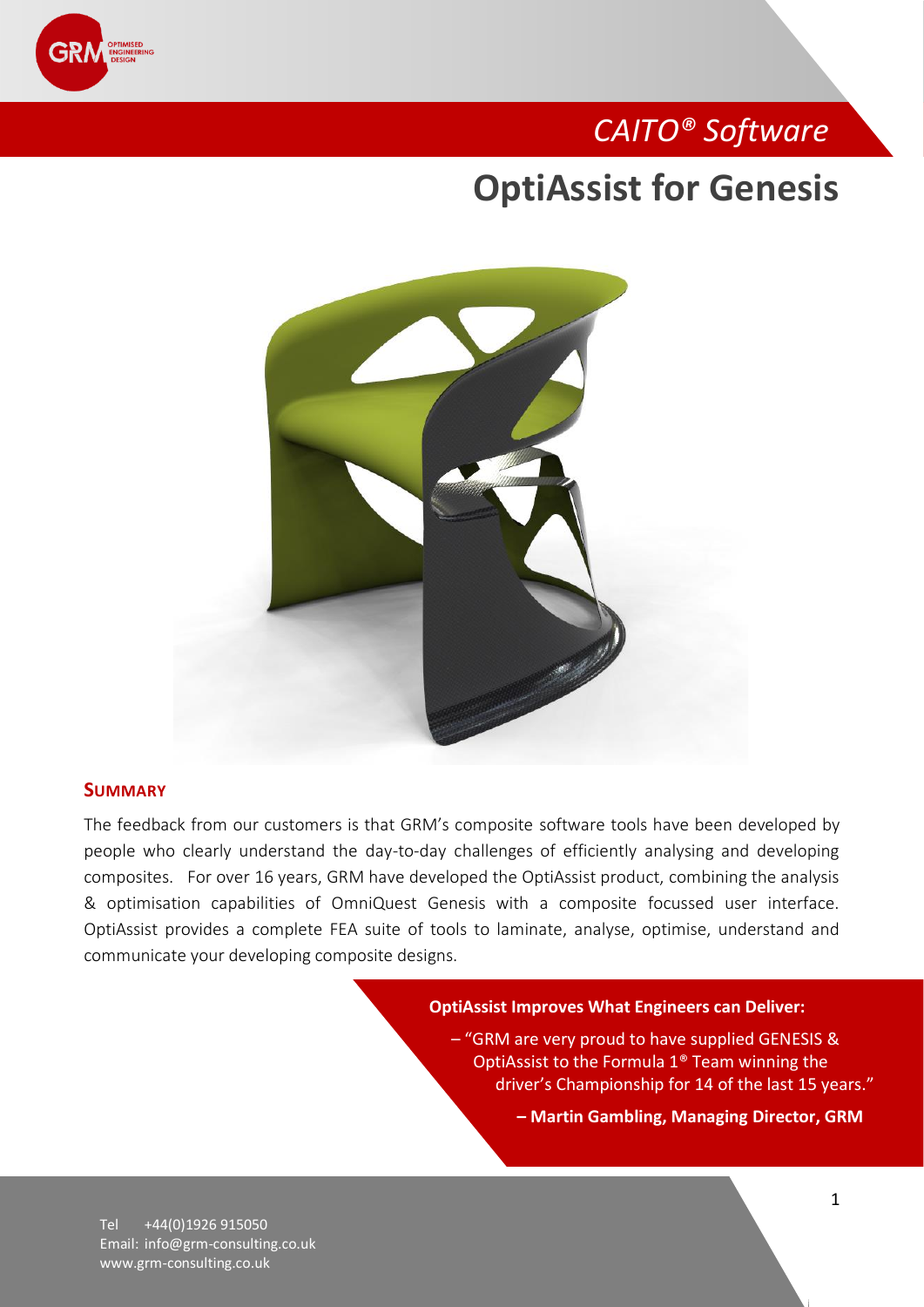# **Key Software Processes**

CAITO's enterprise software toolset, OptiAssist, provides composite engineers with a complete FEA analysis, laminate development and manufacturing reporting suite of tools. At its core, is the industry leading structural analysis and optimisation code, OmniQuest Genesis.



Through the OptiAssist interface, composite engineers are able to efficiently develop laminates, working through the following key stages:

Laminate & Analyse - Using the Composite Modeller, develop your laminates in the FEA environment. Evaluate manufacturing feasibility through ply draping. Manage the creation of complex analysis property data and manipulate plies using efficient functions; split, merge, map & duplicate. Using the GENESIS FEA solver, analyse and interrogate the performance of your designs.

Optimise & Develop - Utilise ply shape and detailed laminate optimisation tools, seamlessly integrated into the analysis and laminate development environment. OptiAssist's unique strength is its combination of powerful optimisation tools with an engineer-led laminate development process, harnessing optimisation whilst creating manufacturable layups.

Understand & Explore – OptiAssist's Sensitivity Plotter & Real-Time Response tools automatically manage the assessment of your laminate, allowing live investigations into laminate changes.

**Export & Report** – Allowing direct communication of analysis generated laminates to composite designers and manufacturing, Composite Reporter automatically generates editable plybooks, allowing markup, dimensioning and annotation of each ply. Flat pattern export to DXF CAD format and direct export to .layup format is also supported.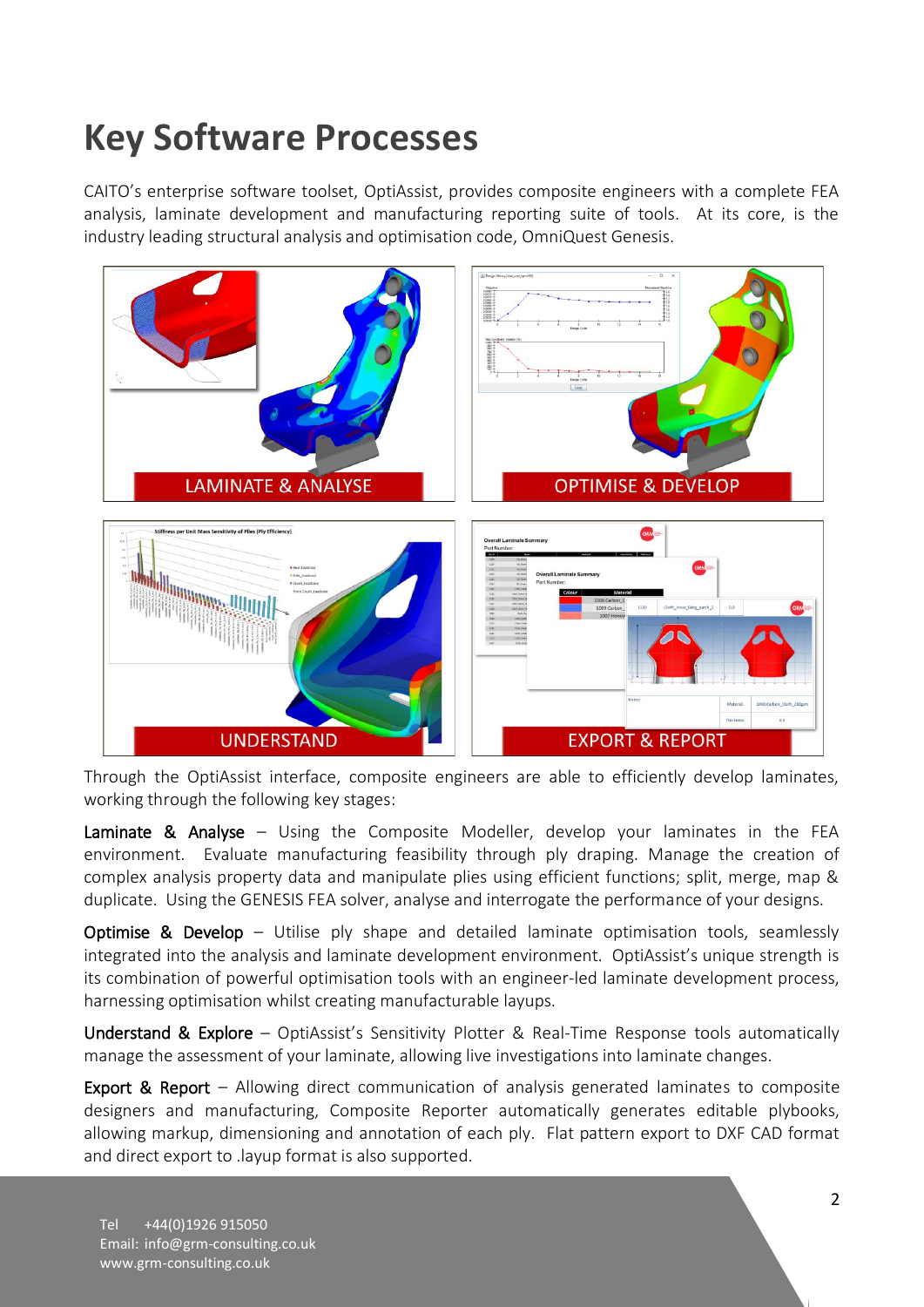### **A Pedigree of Success in Formula 1®**

Developed through 15 years of continual work with leading Formula 1® teams, OptiAssist's laminate optimisation and development techniques have been refined to be robust and efficient. Working with teams such as Red Bull<sup>1</sup>, Renault F1<sup>2</sup>, Force India<sup>3</sup> and Caterham  $F1<sup>4</sup>$ , OptiAssist has been used by the Formula 1® Team winning the driver's Championship for 13 of the last 14 years.

*1 - Development Of Composite Laminate Optimisation Techniques Using Topometry Optimisation In Genesis, Lewis Butler, Red Bull Racing Ltd, 2006 2 - Optimised Roll Hoop Design Methods, Richard Whilte, Renault F1, 2016 3 - A Comparison Of Optimisers In The Application Of Formula 1 Monocoque Design, Dr. Simon Gardner, Force India, 2008*

*4 - Case Studies in Composite Laminate Optimisation, Adam Moore, Caterham F1, 2013*



OptiAssist, Design Studio & Genesis provide complete composite and non-composite analysis functionality, supporting the following:

- Statics
- Dynamic Modal and Frequency Responses
- Linear Buckling
- Heat Transfer
- Random Vibration Response

When analysing composites, the post-processing tools allow rapid identification and understanding of structural issues through review of:

- Identification of maximum failure index and layer of maximum failure index
- Through thickness failure index review
- Plotting of normalised fibre stress components to determine causes of high failure index

### **Compatibility**

Recognising that companies often have several, established tools and procedures for analysing and developing composite laminates, OptiAssist is compatible with the following data:

- Nastran PCOMPG native data
- Laminate Tools/CATIA Layup File
- Simulia Abaqus .inp file import